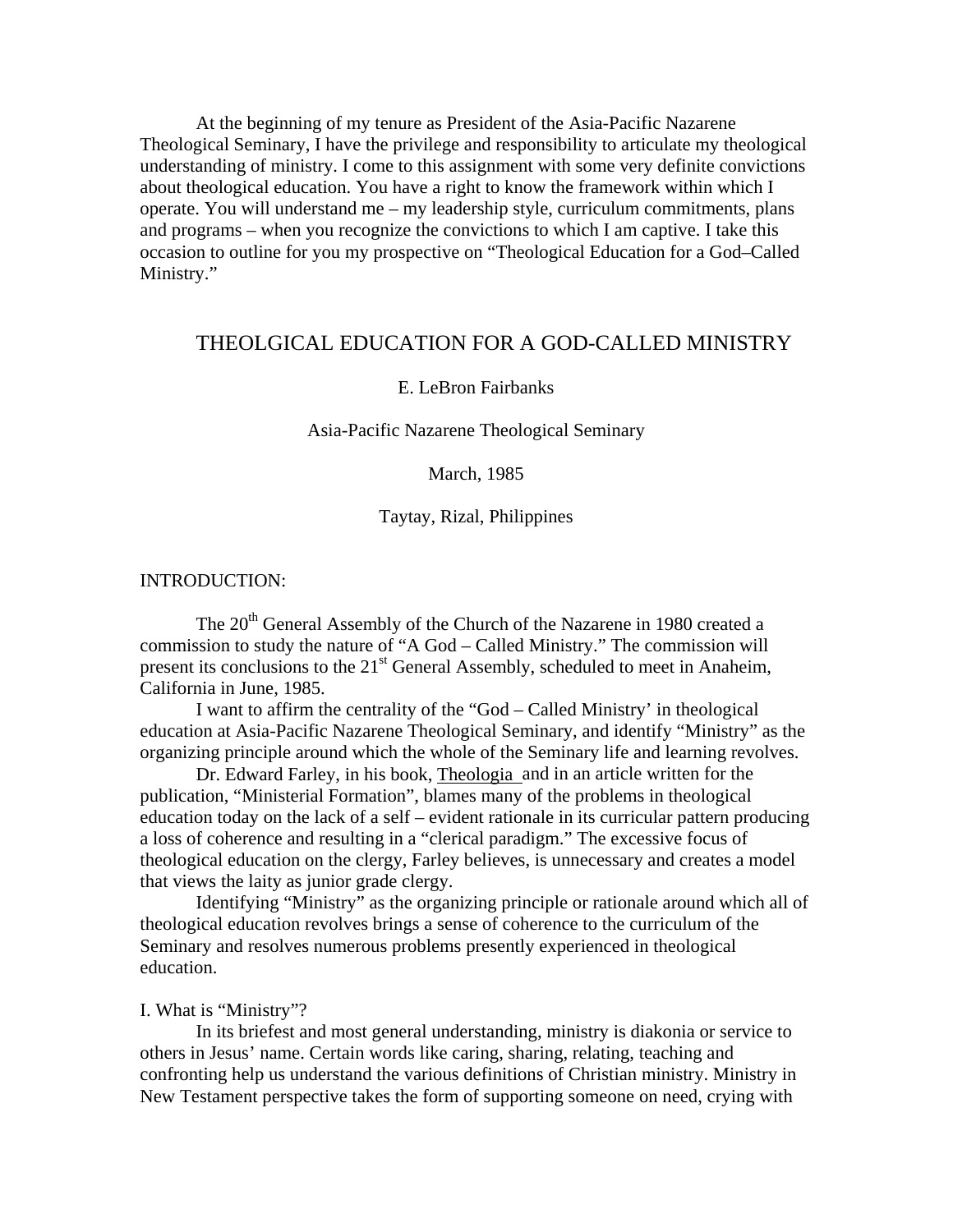another person, and embracing the individual who is grieving. It may include cutting grass for an elderly couple, taking them to the store for groceries, confronting the lack of discipline in a friend, or sharing the Christian faith and meaningful scriptures with others who are in need.

 Ministry is the extension of Jesus in the world, incarnating the healing, guiding, sustaining and reconciling work of Jesus in the lives of those with whom we work and live. Jesus said, "As the Father has sent me, so send I you." Jesus came not to lord over people but to serve and to give his life as ransom for many.

Bonhoeffer, in Life Together, lists seven expressions of ministry by which the Christian community must be judged and characterized.

- 1. The Ministry of Holding One's Tongue. "He who holds his tongue in check controls both mind and body," James tells us. "Do not let any unwholesome talk come out of your mouth…" is another admonishment from the Ephesian epistle. When this is done, we will be able to cease from constantly criticizing the other person, judging him and condemning her, putting the individual in his or her particular place. We can allow the other to exist as a completely free person.
- 2. The ministry of Meekness. This implies caring more for others than for self. "Do not think of yourself more highly than you ought," Paul admonishes us in Romans 12:3. John tells us to make no effort to obtain the praise that comes from the only God. He who serves must learn to think first of others.
- 3. The Ministry of Listening. The first service that one owes to others in the fellowship consists of listening to others. Listening can be a greater service to a people than speaking.
- 4. The Ministry of Active Helpfulness. Simple assistance to others within the Christian community in trifling, external matter is the thrust of this Christian ministry.
- 5. The Ministry of Bearing Another's Burdens. "Carry each other's burden" is the challenge of Galatians 6:2. Ephesians 4:2 commands us to be humble and gentle, be patient, bearing with one another in love. Bearing means sustaining and supporting.
- 6. The Ministry of Proclaiming the Word of God. Bonhoeffer does not mean proclaiming the message of Scripture in a formal setting such as in the worship service. He is referring to free communication of the word of God from person to person. He is referring to that unique situation in which one person becomes a witness in human words to another with Christian consolation.
- 7. The Ministry of Authority. Leadership for Bonhoeffer is summarized Jesus' statement in Mark 10:43, "Whosoever wants to be a great among you must first be your servant, and whoever wants to be first must be your slave" Jesus made authority in the fellowship dependent upon brotherly service. A servant is one who gets excited about helping another person succeed.

To Christian ministry, we are all called. In this ministry we all share. All Christians are called to give witness to the Christian gospel through our words and deeds in the secular world. For Bonhoeffer, the Christian ministry of holding one's tongue, meekness,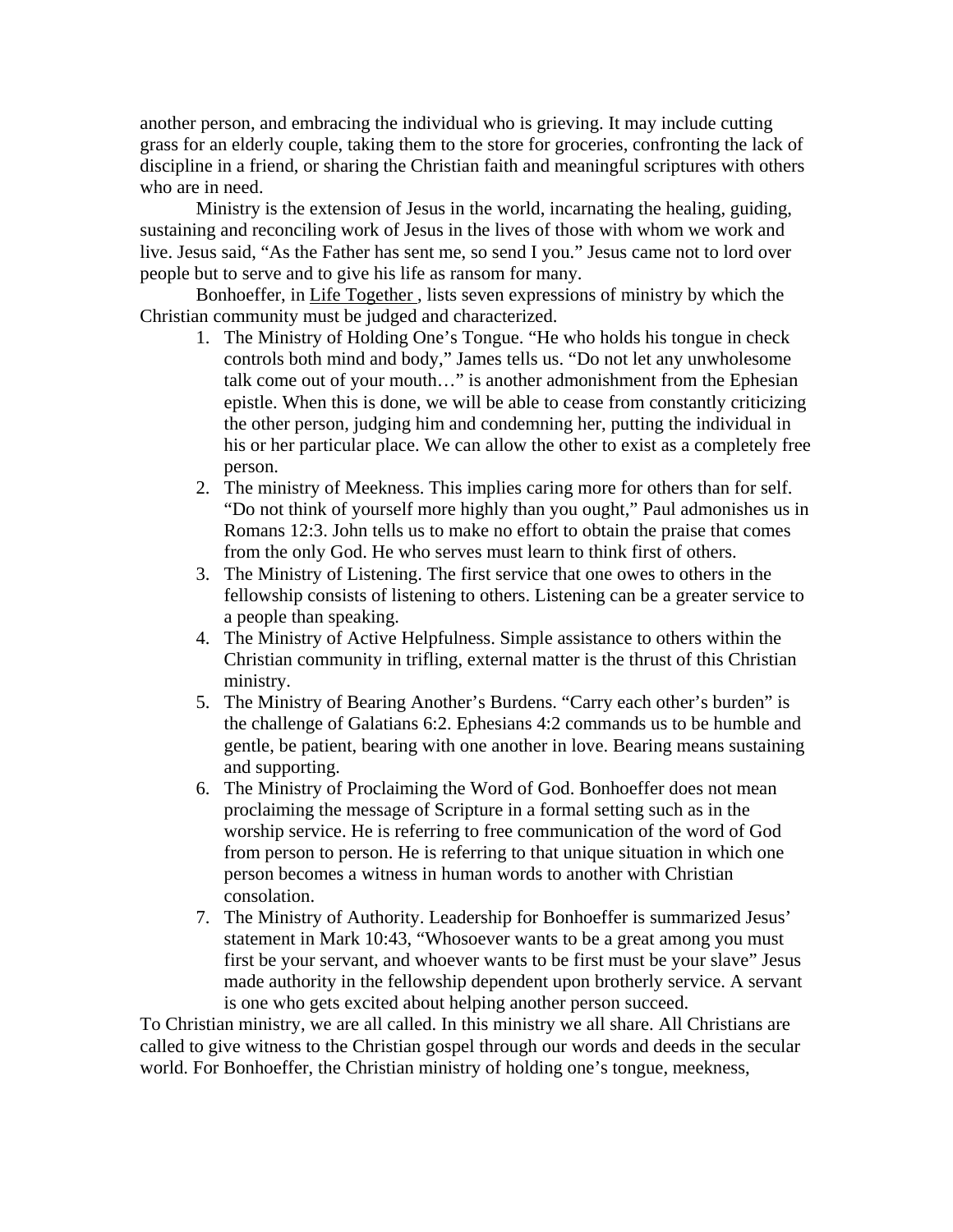listening, active helpfulness, bearing, proclaiming and servant leadership is the context within which our primary ministries must function.

 In addition to the general call to serve others in Jesus' name, God calls and gifts each believer with a primary ministry to develop and use in his or her vocational setting and through which that person's general call to ministry will most often be expressed. Historically in the Church of the Nazarene, a distinction has been made between ordained elders who clearly testify to a call to "preach the word" and all others called to and gifted for particular expressions for ministry.

 While strongly reaffirming this distinction, I wish to locate the call to preach and all other primary ministries within the broader calling of every Christian to serve others in Jesus' name. This is both the context and motivation for our specific ministry. It gives direction and understanding to "why" we preach or express our unique calling in numerous other ways.

 The basic purpose of all Christian ministries is evangelism, leading persons into the kingdom of God, and bringing the world under the Lordship of Christ, as well as nurturing the family of God's people. The call of every Christian to the ministry of Christ is a call to participate in the great mission of God to reconcile the world to himself. The minister of God, lay and ordained, must understand God's purpose and will for the world and must be a partner in the divine mission He revealed in Jesus Christ, His son.

 Ministry, then, is not the exclusive domain of the ordained clergy; rather, it is the summons of every person who professes faith in Jesus

## II. What is the "Theological Education"

 Theological education means the equipping of the people of God for ministry and mission. The assignment of theological education is to define, clarify, and prepare the Christian for his or her God – called ministry. The underlying assumption is that theological education is vital to the life and witness of the churches, and that the theological education of the believer for ministry is an important channel for the renewal and witness of the church.

 The nature of theological education is outlined in Ephesians 4:11-16. This passage provides the basic framework for education in the church that equips the Christians for ministry.

A. The context of theological education is "God's People," or "ministry participation" (Ephesians 4:11).

Since all Christians are called to ministry, all the people of God are participants in theological education. In this sense, all Christians are theologians. Some from within the Body of Christ, however, are uniquely called and gifted to equip the other believers to understand and develop their callings. The pastor should view himself or herself primarily as the theological educator to the congregation.

 Ephesians 4:11-12 identifies prophets, evangelists, pastors and teachers as those Christians uniquely called to and gifted for the specific role of equipping the people of God for their ministry. This equipping ministry is performed primarily through the preaching ministry and is to enable the believers to understand what it means to be the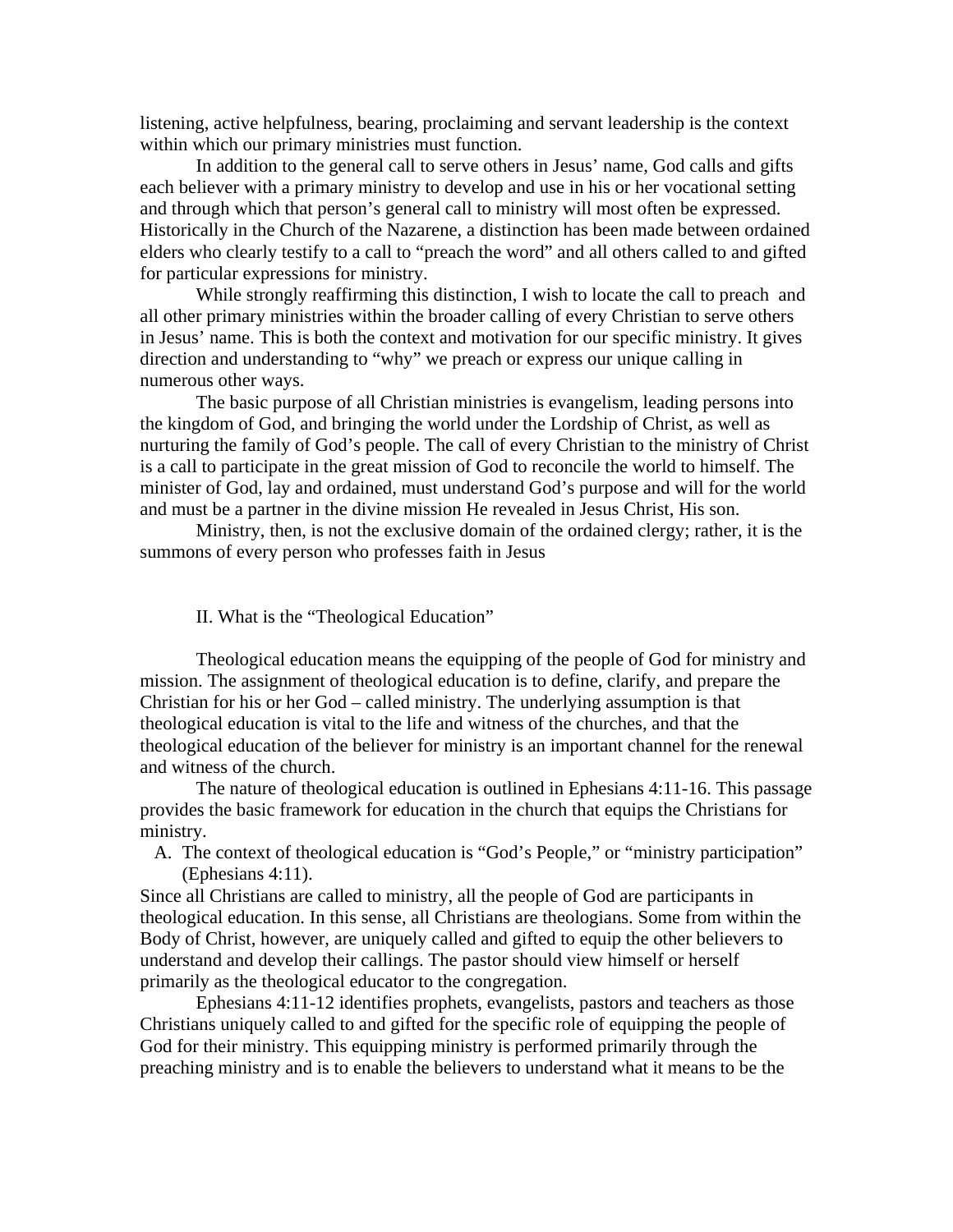people of God's people –the equippers and the equipped, provide the context for theological education.

B. The task of theological education is to "prepare God's people," or "ministry formation" (Ephesians 4:12).

"Ministry formation" means enabling the Christian to grow in Christlikeness. The essential element in all ministry is the life and self offering of Christ which perfectly expressed what it means to serve God and man. Ministry finds its source and authority in Christ who said to his apostles, "as the Father sent me, so send I you." The ministry of Christ was essentially one of reconciling human-kind to the Creator, which was made possible by His death and resurrection. The task of theological education is to enable the church to live as an extension of Christ in the contemporary world.

A. Study of the ministry of Christ reveals three salient features;

1. His ministry was a servant ministry. "The Son of man came not to be served but to serve and give His life a ransom for many." He demonstrated His service to His Father by doing the will of Him who sent Him, and to the people by accepting them as they were and meeting their needs, whether by curing the sick, feeding the hungry, or simply by making himself at home with the sinner, the outcast, or the respectable member of society.

 2. He was known as Rabbi, teacher. He taught with authority. The proclamation of the gospel, the announcement of the kingdom to all who had ears to hear was conducted not only in word but also in deed. It was clear teaching, adapted to the mentality of the listeners, and delivered in the living words.

 3. He was the Lamb of God, who takes away the sin of the world by His sacrifice on the cross. He laid His life by His own free will in obedience to His father. His ministry was essentially sacrificial and priestly.

 If all Christians are called to be extensions of Christ in their contemporary setting, then the ministry of the people of God will be characterized by service, teaching, and sacrifice oriented to the people with whom we come in contact.

 The central motivating factor in theological education is commitment of Christ. This commitment to Christ is nurturing through worship, quiet days, and retreats, prayer cells, and private devotions, and the daily life of the Christian family or larger Christian community.

 The ministry formation task of theological education is accomplished in the local church primarily through preaching, worship, teaching, service and fellowship. It demands an acquaintance with the Christian tradition, an awareness of world issues, formation of personal faith, competence in skills required for ministry, sharing in worship and prayer, and personal growth in community life. Christians need to be taught what it means to be the people of God with a history, mission, and future. They need guidance in developing a lifestyle of devotion to Christ, caring for the world, nurturing one's own spiritual life, and relating to other believers.

 Since ministry is primarily being rather than doing, ministerial formation must be person centered. The development of personal qualities and the inculcation of values are of primary importance. Formation must be seen as a process not only in growing closer to God, but also in acquiring knowledge and skills necessary for the minister of Christ to provide effective service in terms of changing needs, to be adaptable and to meet new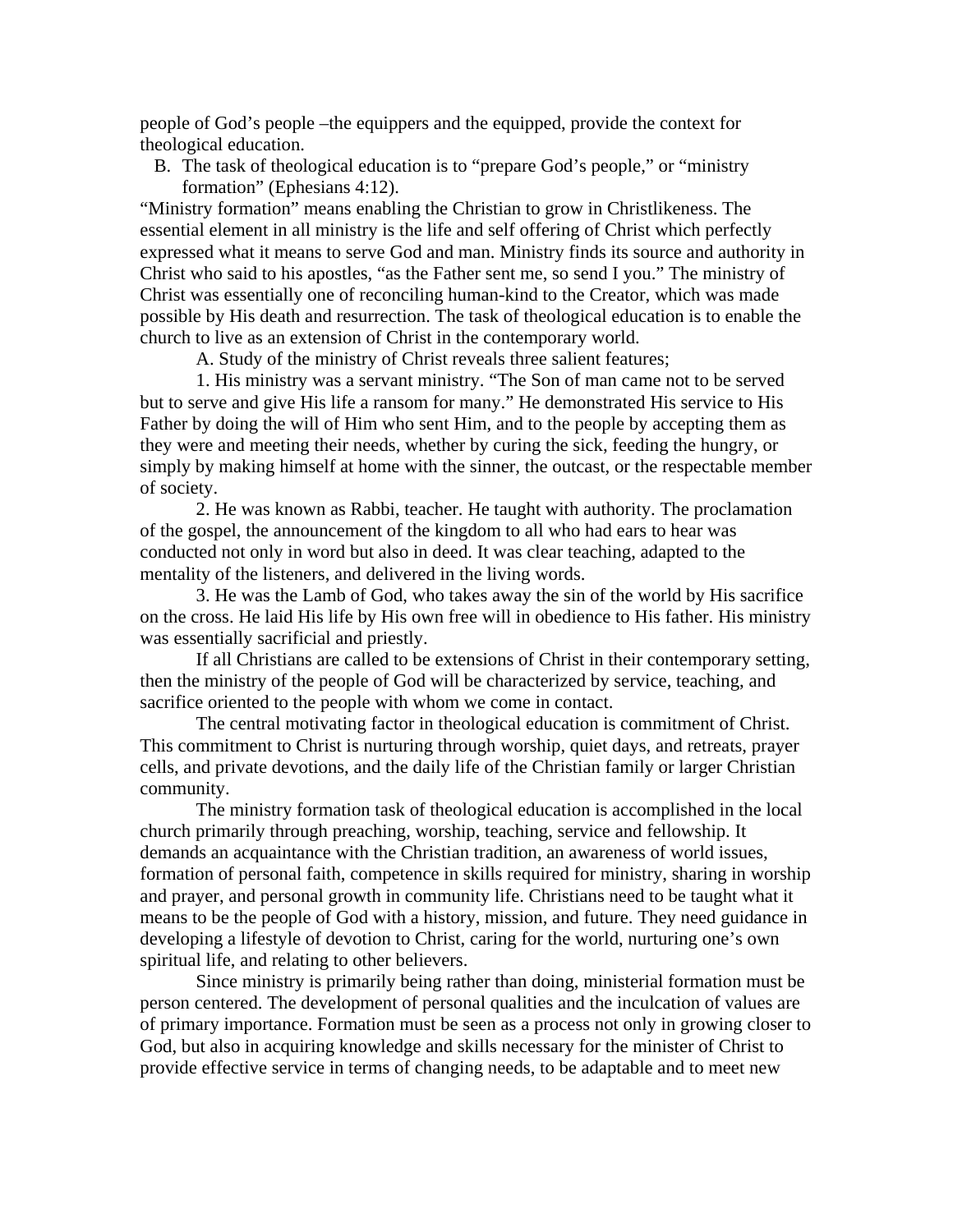solutions in new ways without feeling threatened or afraid that to do so might compromise his or her fidelity to Christ.

Forming "little Christs" is the task of theological education.

C. The goal of theological education is "works of service," or "ministry expression" (Ephesians 4:12)

Our theology of ministry is one of mission. Theological education aims at preparing God's people of God, and serves the whole human community. Through the clergy, the Church is taught not only to discuss the purpose and style of God's ministry, but to participate in it!

 Ministry, like mission, is a function and expression of the entire church. The goal of theological education is ministry expression helping the entire body of Christ to see God acting in His world and challenging them to participate in His activities in His ways.

 If the theological education of the people of God has been successful, Christians will be engaged in proclaiming the gospel in word and in deed, living a holiness lifestyle by serving within the Christian community and the wider community within which he or she lives.

 We must be captured by His vision which transcends ministry to the people and ministry for the people, to ministry with the people, and ministry by the people.

D. The dynamic of theological education is "love with in the Body of Christ," or "ministry interaction' (Ephesians 4:15-16)

The term "ministry interaction" is defined as an intimacy of relationship between members within the Body of Christ. In every passage where the Body of Christ is discussed, close attention is paid to the relational context in which this kind of mutual nurture and ministry takes place.

 In Romans 12, Paul encourages believers to open their heart and minds to transformation, moves on to the role of the Body of Christ. In every passage where the Body of Christ is discussed, close attention is paid to the relational context in which this kind of mutual nurture and ministry takes place.

 In Romans 12, Paul encourages believers to open their heart and minds to transformation, moves on to the role of the Body and spiritual gifts, and immediately focuses attention on interpersonal relationship by insisting "love must be sincere."

 Passing on information cannot by itself produce a minister of Christ. To be concerned about ministry development and formation within the Body of Christ demands that we give priority attention to the love relationship between pastor and congregation, and teacher and student. Scripture needs both to be explained and demonstrated as a lived reality. An intimate relationship context, where love and trust frees us to know and reveal ourselves to one another is important because we need to model for one another the process of service, teaching and "priesting." Modeling, rather than indoctrinating, is the method of theological education for ministry formation.

 The Christian principle at work in ministry interaction is "speaking truth in love" (Ephesians 4:15). The implications of this principle are outlined in verses 25 to 52. Christians are told to be honest and to put off falsehood because we are members of one Body; to deal with anger immediately and to not let anger become sin, because thereby Satan gets a foothold in out lives; to be affirming in our words about others, and not to let the unwholesome talk come out of our mouth, because of the power of words to heal and affirm or to tear down and destroy; to be forgiving us. God is grieved when Christians do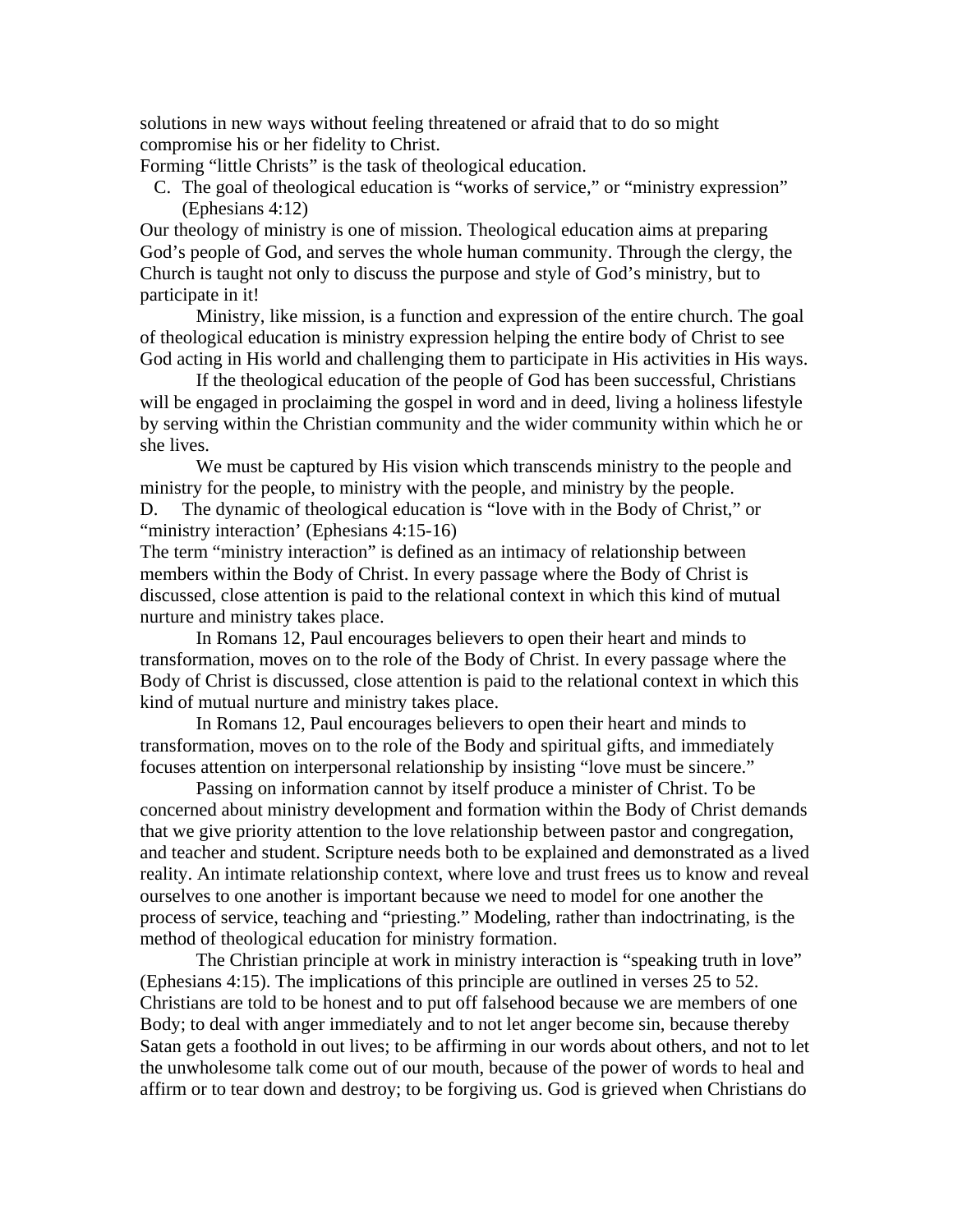not relate to one another in this manner. The Spirit of God is vitally concerned with relationships among His people.

When we do "imitate God" and "live a life of love" (Ephesians 5:2), we not only please God but grow together within the Body of Christ and become mature in Him. E. The purpose of theological education is a "holiness life-style," or a "Christlike Ministry" (Ephesians 4:13)

The purpose or "why" of theological education has already been suggested. The Body of Christ is equipped for ministry so that a Christ-like lifestyle will increasingly characterize every member.

 Second Corinthians 3:18 identifies this "progressiveness" of the Christian life. We are being "transformed." "Transformed" is defined as a life fully committed to Christ and consists in growing from immaturity to maturity, from self-centeredness to Christlikeness.

 Ministers of Christ are to become increasingly like Christ, characterized by a "Christlike" ministry of service, teaching, and sacrifice. This is a holiness lifestyle set free for growth towards maturity when one has fully committed his life to Christ and has been cleansed from the divisive inner nature of carnality.

 A holiness lifestyle focuses on the progressive transformation of the sanctified person toward the character, values, motives, attitudes and understanding of God Himself.

 Christ came to do the will of the Father, which was to reconcile the world unto Himself. If Christ says to His disciples, "as the Father has sent me, so send I you," then, the purpose of theological education is to equip the saints for a Christlike ministry.

 III. The role of Asia-Pacific Nazarene Theological Seminary in the theological education of Christians for their God-called ministry,

 Theological education, we have concluded, is necessary for every believer if he or she is prepared for ministry. However, every Christian cannot, nor should not attend a theological seminary for training. What then is the role of the seminary—more specifically, APNTS, in the theological education of every Christian for his or her Godcalled ministry?

A. Maintain a stringent residential academic program.

 APNTS must view itself as a center for a training of theological educators who see as their primary talk the equipping of the Christians with whom they work for their ministry.

 Theological education in the seminary must focus on the formation of bold and imaginative personalities who through their service in full time ministry will participate in the shaping of congregations that are excitingly involved in mission.

 To prepare theological educators for their task, however, demands a strenuous graduate level residential program. At the heart of the academic program is objective biblical, theological, and historical reflection on the nature of the Church and his or her ministry.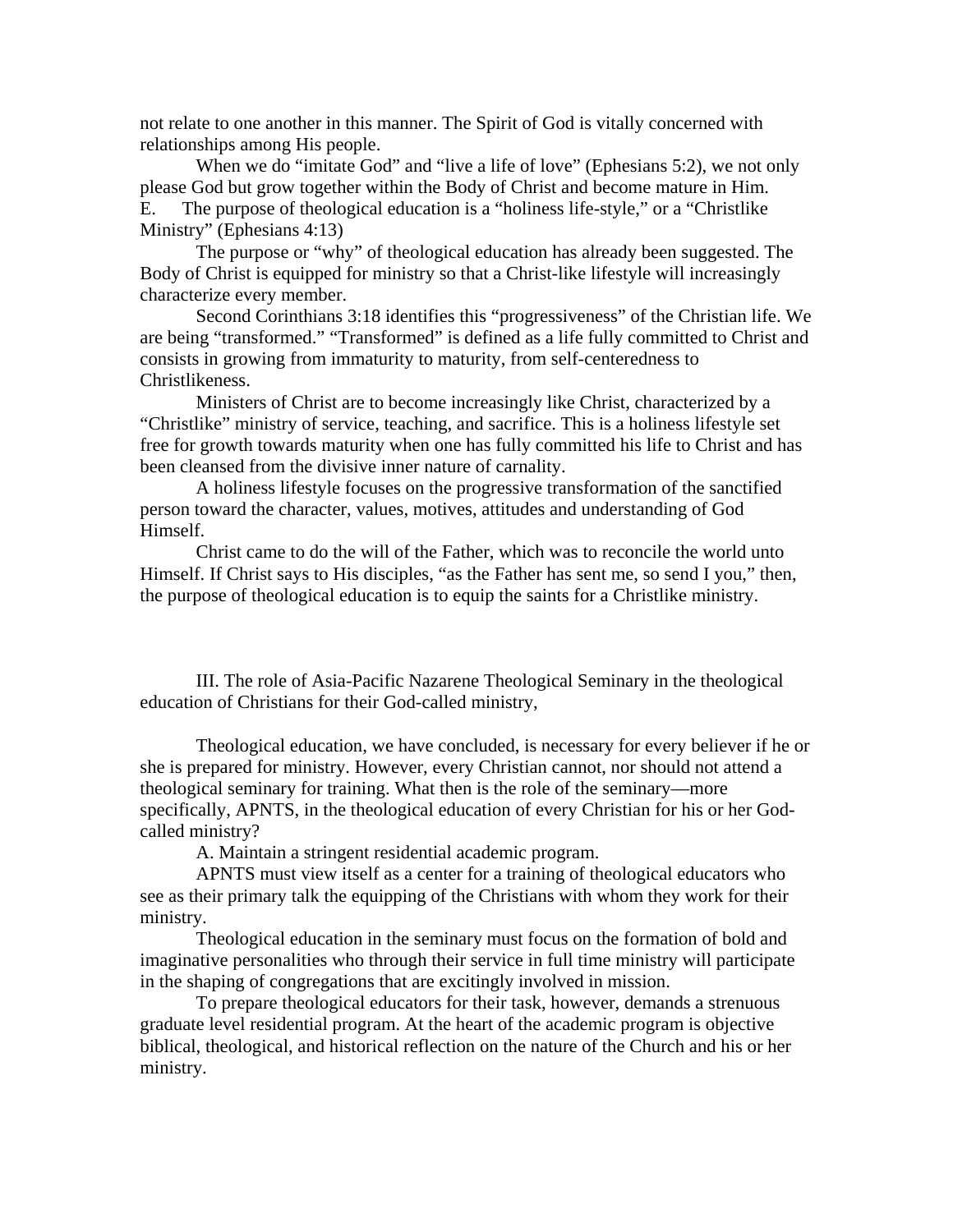The seminary must develop in students a breadth and depth of biblical faith, theological perspective, and pastoral practice. Theological scholarship has a responsibility to uncover and renew in each historical era the witness of the apostles, and to interpret their witness intelligible and present the gospel claims and ethical implications clearly for the lives of the churches and contemporary culture.

 APNTS must view itself as a center of theological and ethical reflection for the local churches, and the Church of the Nazarene in the Asian and South Pacific regions. It should be, to use H. R. Niebuhr's descriptions, the intellectual center of the church's life.

 To equip believers with an understanding of what it means to be the People of God demands a thorough knowledge of the Old and new Testaments. To help the congregation properly interpret the scripture implies a sound grounding in biblical hermeneutics. If theology is "faith seeking understanding", then Christians need a developing awareness of the theological underpinnings for all our doctrinal beliefs.

 Preaching classes must go beyond techniques to raise the issue of purpose. Why do we preach? If preaching is understood as the primary means by which a pastor teaches our faith in God and the implications of that faith for ministry and mission, then preaching deserves a primary role in pastors local church ministry.

 There must be a greater integration between classical theological understanding and the practice of ministry. We must provide theological foundations for pastoral and ethical decisions.

 James Denny wrote, "Our evangelists must be theologians, and our theologians evangelists." Likewise, if pastors are theologians, and our theologians are pastors, then the criticism that seminarians are removed too far for too long time form daily contact with the non-Christian world can be averted.

 The orientation of studies is always toward ministry formation of the people of God whom the students will serve.

B. Develop a vital ongoing extension and continuing education program.

 With an educational zone encompassing the South Pacific and Asia, including the sub-continent of India, it is obvious that not all persons in local church leadership roles can travel to Manila for a two or three year program. Nor should many of them try to uproot their families, or quit their secular jobs to study full time at the Seminary.

 This does not deny the affirmation made earlier that their primary responsibility in the local congregation is a teaching ministry. How, then, will these persons be prepared for their ministry preparation assignment?

 The answer is in an ongoing extension and continuing education program where theological education of the laity, ministerial training for minorities and continuing education of the clergy runs concurrently with secular employment. The leaders can continue in the occupational assignment and/or fulfill local church responsibilities while at the same time be involved in theological training. Workshops, seminars, video-taped lectures, and other extension and education types of programs are necessary for the leaders who are already serving in local congregations, and for the growing interest among lay persons interested in theological studies. Some of these programs will be conducted on the main campus; many of them off campus in extension sites..

 Universities around the world have demonstrated the relevance and effectiveness of external studies for twenty-five years. Contextualization of learning seems more likely among those students since they will be coming to their extension or continuing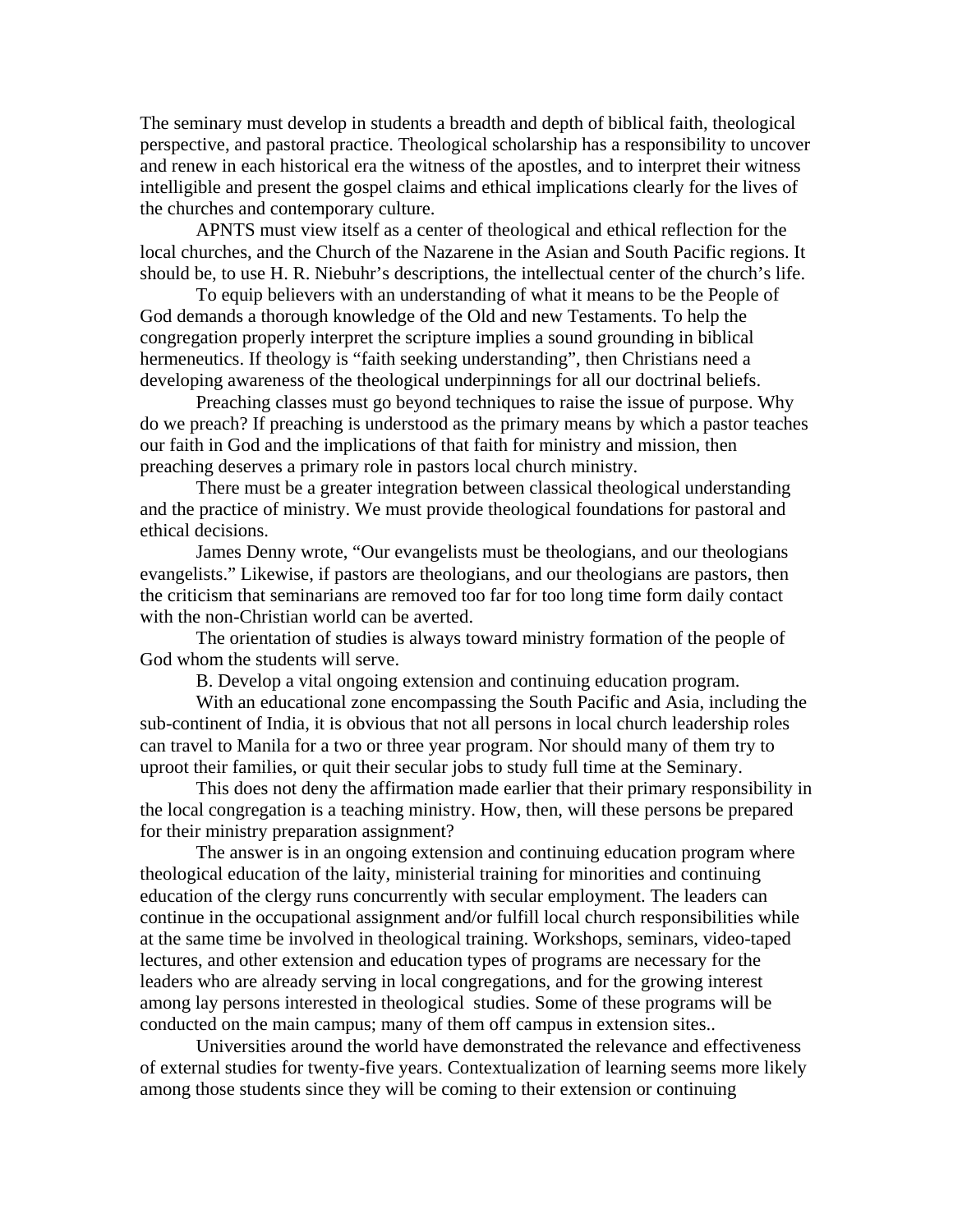education experience with their minds already fully involved in secular situations where Christians have to find and do the will of God from day to day.

 The curriculum component of flexibility will characterize our academic program so that many more people can engage in theological studies and ministry—lay people and ordained ministers, people of different levels of schooling, representations from ethic minorities as dominant groups.

C. Structure and intensive field education/ministry intern program.

 Students studying at the seminary need the integration of classroom learning to the realities of contemporary society. There must be a greater integration between the classical theological understandings and the practice of ministry. Engagement in ministry and mission, long treated as an adjunct or a department of the curriculum will be regarded as an integral dimension of all theological learning.

 The basic thrust of the curriculum is integrating between the word and the world, study and involvement, theology and ministry, the seminary and society, the seminary and the churches. In all of its programs, therefore, the seminary seeks to integrate effectively personal development, spiritual growth, theological sensitivity, cultural awareness, social consciousness and practical skills. This can only be accomplished through a cluster of study, worship, community and engagement programs.

D. Create a "Center for Pan-Asia Church Growth and Ministry Studies."

 APNTS can develop a Center for Pan-Asia Church Growth and Ministry Studies with a full time director to gather information, including vital statistics related to the people and cultures of the Asia and South Pacific countries, and data on the religious, economic, political and social situation of the countries within our education region. The research material would be related to the people and cultures of the Asia and South Pacific countries, and data on the religious, economic, political and social situation of the countries within our educational region. The research material would be related to the planting and growing of churches in the countries on our educational region.

 Theological education should focus on the interaction in theological disciplines of faith with culture and on the need to discern theological issues out of that interaction.

 The Center would serve as a laboratory to try out new forms of worship, evangelism, theology and Christian lifestyle. It would organize seminars and propose projects to be carried out in cooperation with evangelical churches. Short term courses in leadership training related to church growth would result. Opportunities will arise for church and community leaders to meet students, faculty, and active participants in church planning in order to engage in the process of discovering new forms of mission and witness.

 We have not taken seriously enough the increased marginality of the Church in our cultures and the likelihood that in the not too distant future we will have to rely on people in tent-making ministries for the exercise of essential ministries in the community.

 The seminary can develop a "Center for Pan-Asia Church Growth Studies," thereby providing the structure and organization for the dialogue between church and culture to take place so that our church growth strategies in the twenty-first century are maximized.

E. View the seminary family as a community of faith.

 If the task of the seminary is ministry formation so that the graduates will see their primary assignment as the ministry formation of the Christians with whom they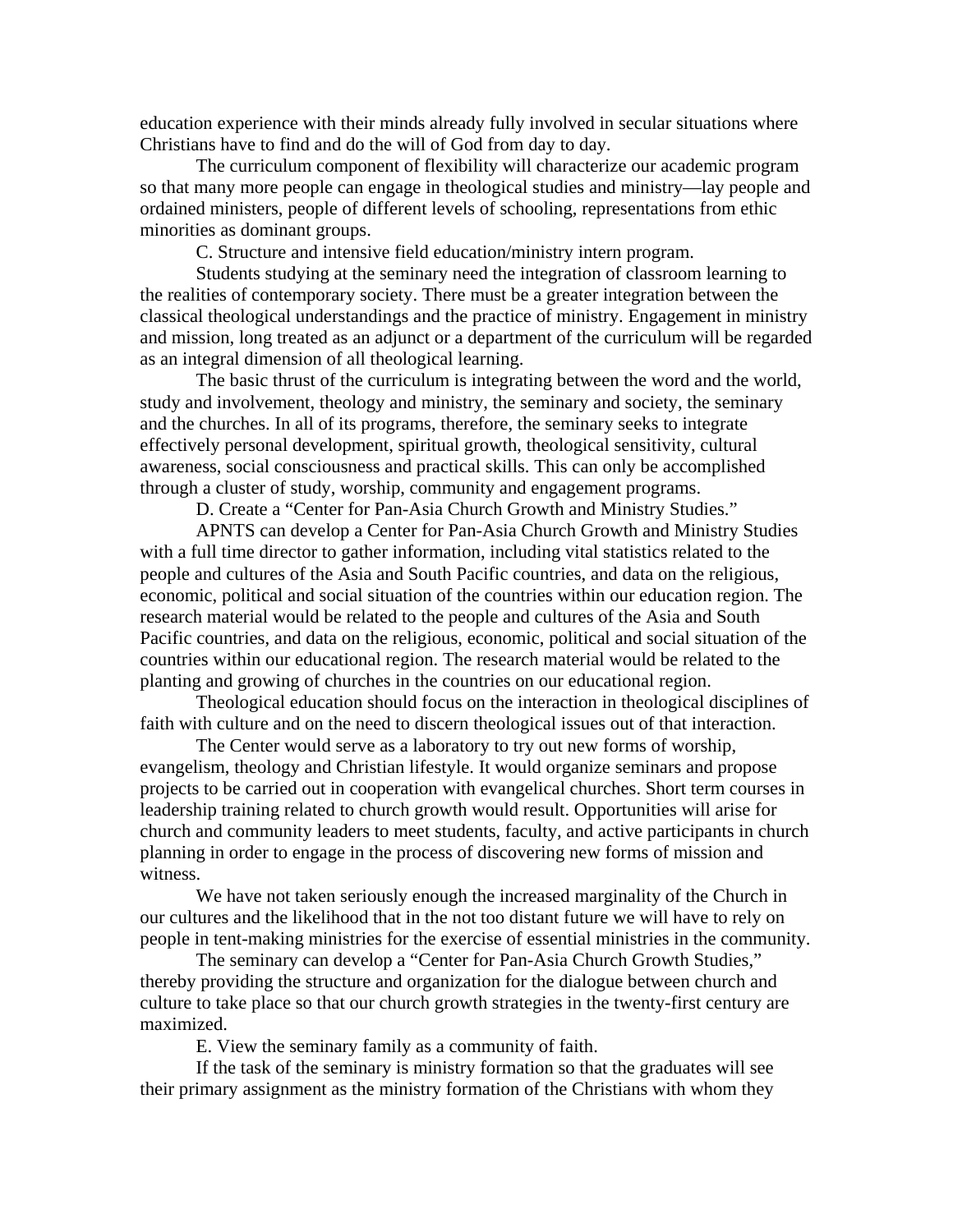work, then there must be a self – conscious identity among faculty, staff, and students that we are a community of God's People participating in theological reflection. Ultimately, seminaries are more than degrees, libraries, faculties, or students. None of these alone justify a seminary's existence or explain its spirit. A seminary is a place where under God a community of learners explores what it means to be the People of God and how to live together as the family of God, and try to understand the call that God has given to them.

 The seminary teaches in everything it does. The way teachers interact with students in their office is sometimes more powerful that what the teachers say in classrooms.

 Chapel services serve as integral parts of the Seminary's life, nurturing the Spirit within the community of faith. The Seminary must balance the cognitive side of formation with the affective side. Opportunities need to be offered to the commitment to the Christian faith. These are needed to shape the affective side of theological formation.

 Since the participants on the campus are children of God, relationships with each other – in class and outside class, with students, faculty, staff, construction workers or yard maintenance personnel – are always within the context of the People of God.

 The theme of my chapel messages this year is "Living Together in Christian Community." The question addressed is, "How can we live together in Christian community so that our relationships are redemptive and a witness to unbelievers of the reconciling word of God in Christ?" Ephesians chapter four has been the primary biblical passage for the sermons. The Holy Spirit of God is grieved when the speech of His people does not reflect their common identity in Christ.

 Ultimately, authentic ministerial formation is the work of Jesus Christ and His Spirit. True theology can be done only in a community which is committed to faithful discipleship, including both worship and practical obedience.

F. Reaffirm a commitment to local churches.

 The central concern of the seminary is the preparation of leaders who can foster a new vision of theological education for every believer in the local church. Ultimately, the seminary exists to enable the children of God to witness more effectively today and tomorrow in a world of vast needs and complex crises.

 At the heart of this address is a desire to shift the focus in seminary curriculum from the development of the student to the development of the local congregation. We must move beyond the clerical paradigm with its promotion of an individualistic understanding of ministry to see the transformation of the community of faith into ministering servants of Christ as the primary focus of seminary training.

 The role of the Seminary should be to prepare leaders who understand their responsibility to guide particular groups of people gathered in the name and power of Christ in becoming a redemptive community.

 Theologically trained personnel are essential to the church but they are to serve the congregation by linking effectively theological foundations with ministry expression.

 Ernst Troeltsch sought to discover the redemptive presence of Christ in the life of specific worshipping communities for whom Christ was the support and center.

We must rediscover the truth that the essence of Christianity is not philosophical reflection or in mystical encounter, but in the ongoing existence of believers who seek to